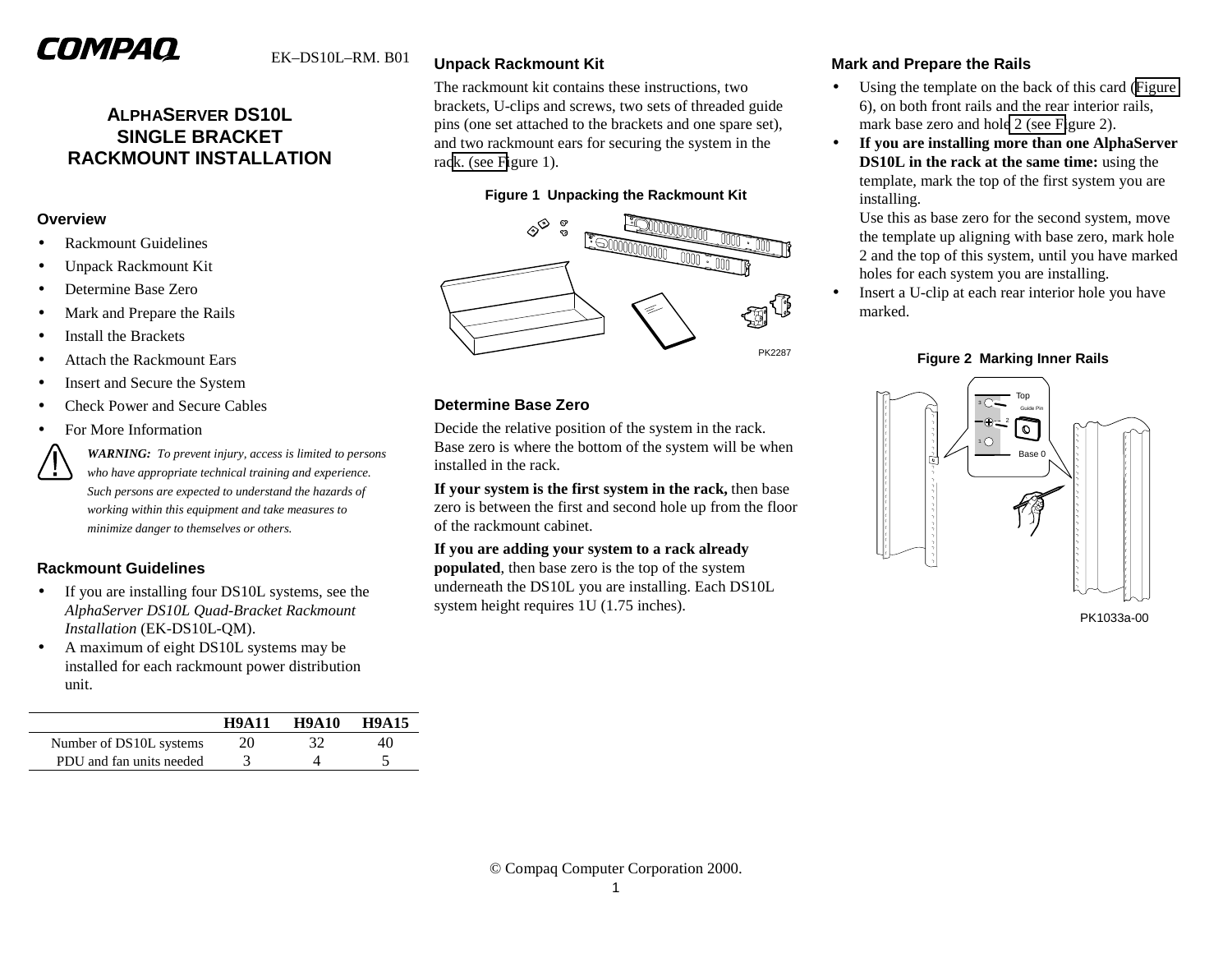#### **Install the Brackets**

There are two threaded guide pins on the brackets: one on the front of each bracket (which fits into the third hole above base zero), and one on each rear side (also the third hole above base zero, and right above the U-clips just installed).

If the holes in your rackmount cabinet require smaller guide pins, a second set of smaller pins has been included in the kit. Replace the pins if necessary.

- $\bullet$  Insert the front guide pin into the third hole above base zero. See Figure 3,  $\bullet$ . Push the rail in.
- $\bullet$  Insert the rear guide pin into the rear interior rail in the hole right above the U-clip, aligning the screw hole to the U-clip you installed on the interior rear rail. Push the rail in toward the side of the rackmount cabinet (see  $\bullet$ ).
- • Secure with one screw on each rear interior rail, at the U-clips. See ➌.

#### **Figure 3 Installing the Brackets**



#### **Attach the Rackmount Ears**

- • Align the two vertical holes located on the front edge of the system with the two holes on the rackmount ears (see Figure 4).
- • Using a Phillips screwdriver, screw the ears onto the system, finger tight. Do not apply excessive force.

#### **Figure 4 Attaching the Rackmount Ears**



#### **Insert and Secure the System**

- • Using both hands, place the system onto the brackets and push it back into the cabinet (see Figure 5).
- • Push the system back in to the rack. The brackets will stop the system when the hinges contact the latch  $\mathbf{0}$ .
- • Secure the system by tightening the captive screws on the rackmount ears into the front rails  $\mathbf{\Theta}$ .

#### **Figure 5 Inserting the System**



PK2292



**Caution:** During removal, system box not tethered. **Attention:** Pendant le déplacement, le boîtier système n'est pas fixé. **Precaución:** Durante el traslado, no debe atarse la caja del sistema. **Achtung:** Beim Entfernen ist das Systemgehäuse nicht gesichert.

PK1037-99

#### **Check Power and Secure Cables**

- •Connect the power cord.
- • Route the power cord to the designated power distribution unit. If installing more than one system, cable power cords together as appropriate.
- • Continue cabling (see AlphaServer DS10L Quick Setup poster, shipped with your system, and also on your User CD-ROM). When all cabling is complete, connect power cord to the power controller unit.